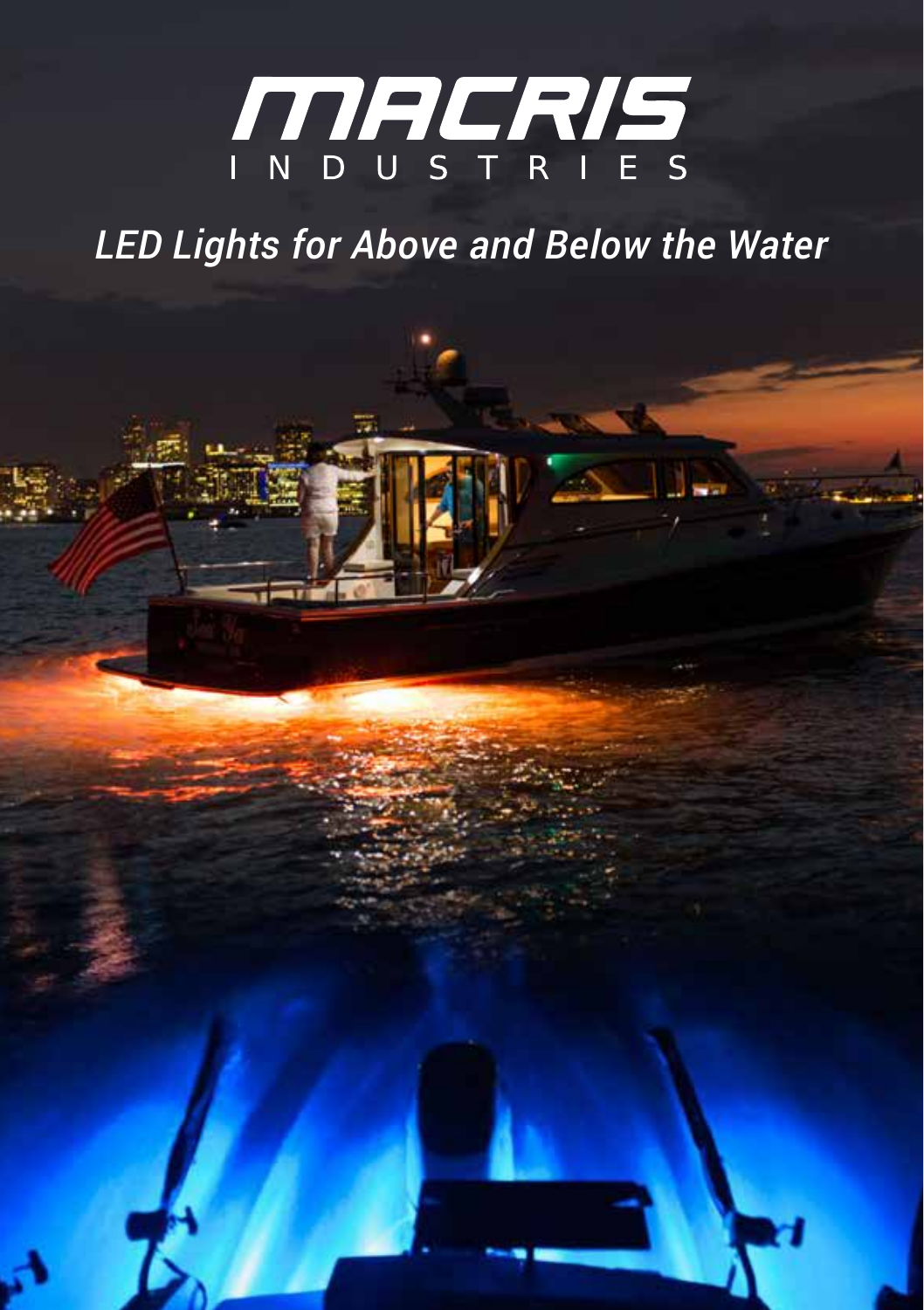## MIU**MINI** Underwater LED Light

| <b>INSTALLATION &amp; MOUNTING</b> |  |
|------------------------------------|--|
| <b>RECOMMENDATIONS</b>             |  |

| <b>Boat Size</b>                  | $4-6m$     |
|-----------------------------------|------------|
| <b>Transom/Hull Spacing</b>       | $0.5 - 1m$ |
| <b>Transom Quantity</b>           | 2          |
| For below water installation only |            |

#### **TECHNICAL**

| <b>Fixture Lumens</b>                               | $1200+$                                     |
|-----------------------------------------------------|---------------------------------------------|
| Average life expectancy                             | 40,000+ hours                               |
| Available Voltage                                   | 12VDC Only                                  |
| Power                                               | 14W                                         |
| Current/Amp draw                                    | 0.8A @ 12VDC                                |
| Approx light penetration<br>(average water quality) | Зm                                          |
| Approx light penetration<br>(ideal water quality)   | бm                                          |
| Driver                                              | Internal                                    |
| <b>Warranty Term</b>                                | 2 Years                                     |
| <b>WEIGHT &amp; DIMENSIONS</b>                      |                                             |
| Fixture length                                      | 93mm                                        |
| Fixture width                                       | 50mm                                        |
| <b>Fixture height profile</b>                       | 7 <sub>mm</sub>                             |
| Weight                                              | $105$ qm                                    |
| Cable length                                        | 1 <sub>m</sub>                              |
| <b>Cutout for cable</b>                             | 8mm                                         |
| Material                                            | Scratch resistant<br>Composite<br>Laminate. |

#### DIMENSIONS:



MIU MINI is a powerful and hardwearing underwater LED light option ideal for small leisure boats averaging 4-6 metres.

*Ultra thin and impact proof, MIU MINI generates a 1200+ fixture lumen output. A small package only 9.3 cm long makes this the best 'bang for buck' light on the market.*

Available in dazzling royal blue, the MINI is great for attracting bait fish or adding style to your next fishing adventure.

#### TO ORDER:





Protective marine grade, sheathed cable for installations where cable may get wet.

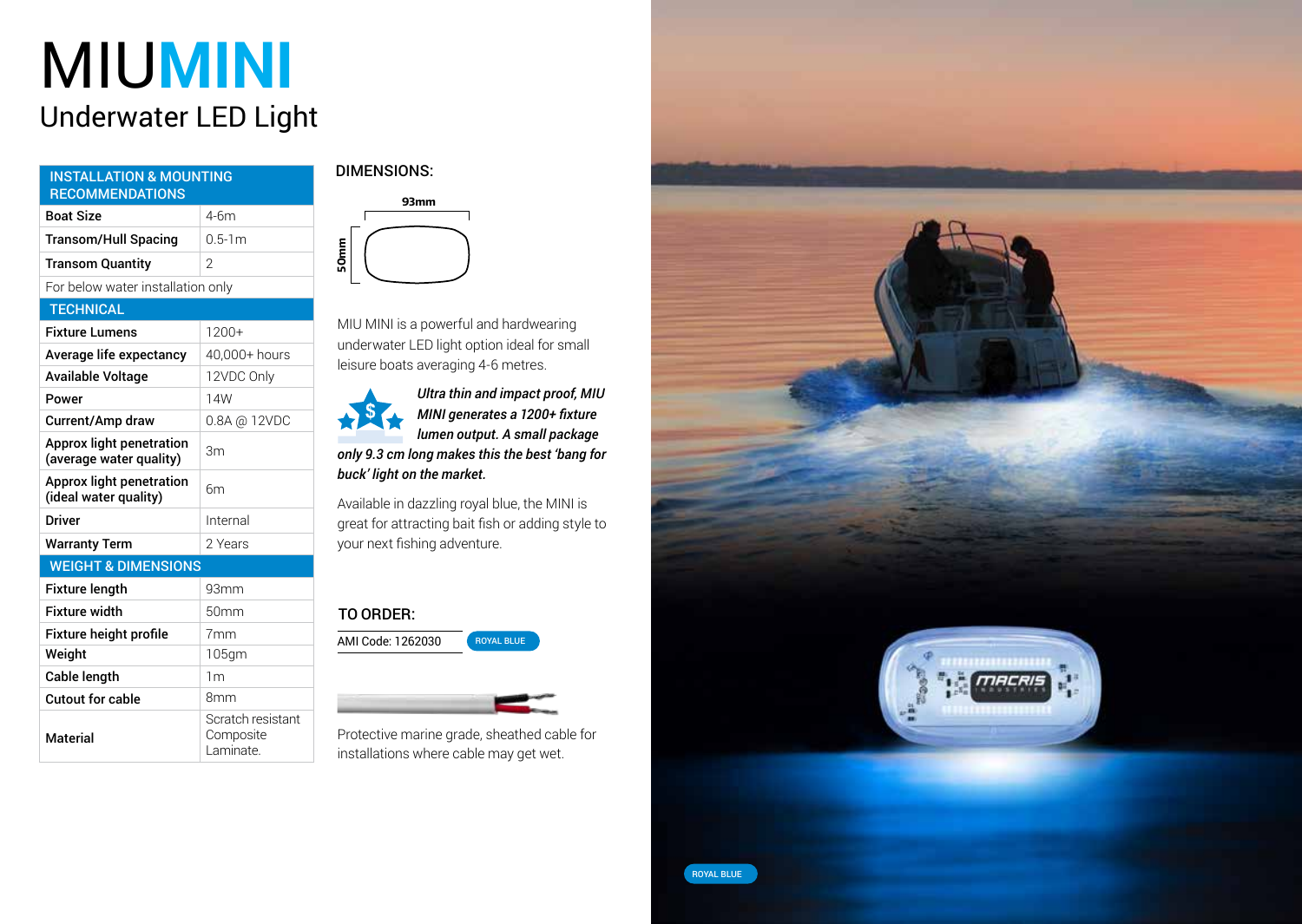## MIU**R10** Underwater LED Light

| <b>INSTALLATION &amp; MOUNTING</b> |  |
|------------------------------------|--|
| <b>RECOMMENDATIONS</b>             |  |

| Boat Size                         | $5-8m$     |
|-----------------------------------|------------|
| Transom/Hull Spacing              | $0.5 - 1m$ |
| Transom Quantity                  | $2 - 4$    |
| For below water installation only |            |
|                                   |            |

#### **TECHNICAL** Fixture Lumens 1500+ Average life expectancy  $\vert$  40,000+ hours Available Voltage | 10-30VDC Power 16W Current/Amp draw 1.5A @ 12VDC .75A @ 24VDC Approx light penetration  $\frac{1}{2}$  Approx light perietration  $\frac{1}{2}$  5m Approx light penetration Approx light penetration  $\frac{12m}{12m}$ **Driver** Internal Warranty Term 2 Years WEIGHT & DIMENSIONS Fixture Diameter 89mm Fixture height profile 7.6mm Weight 92gm Cable length 1.5m Cutout for cable 8mm Scratch resistant Composite

Material

## **ACTIVE THERMAL**

Laminate.

#### DIMENSIONS:



Macris' first round light, The new MIU R10 packs all the features, construction methods, and technology of the popular MIU Series in a familiar and friendly size and shape format! 89mm (round) by 7.6mm thick.

The R10 is simple to install, extremely robust, and most of all bright at 16W total power.

Proprietary Macris Industries manufactured chip-on-board light engine with multi-volt input (10-30VDC), Active Thermal Monitoring, SoftStart, Polycarbonate housing, and Composite Laminate Technology (CLT).

- Composite laminate construction
- 100% Air Free Design
- Hardcoat scratch resistant surface treatment

#### TO ORDER:

| AMI Code: 1262220 | <b>WHITE</b>      |
|-------------------|-------------------|
| AMI Code: 1262221 | <b>ICE BLUE</b>   |
| AMI Code: 1262222 | <b>ROYAL BLUE</b> |
| AMI Code: 1262223 | <b>GREEN</b>      |

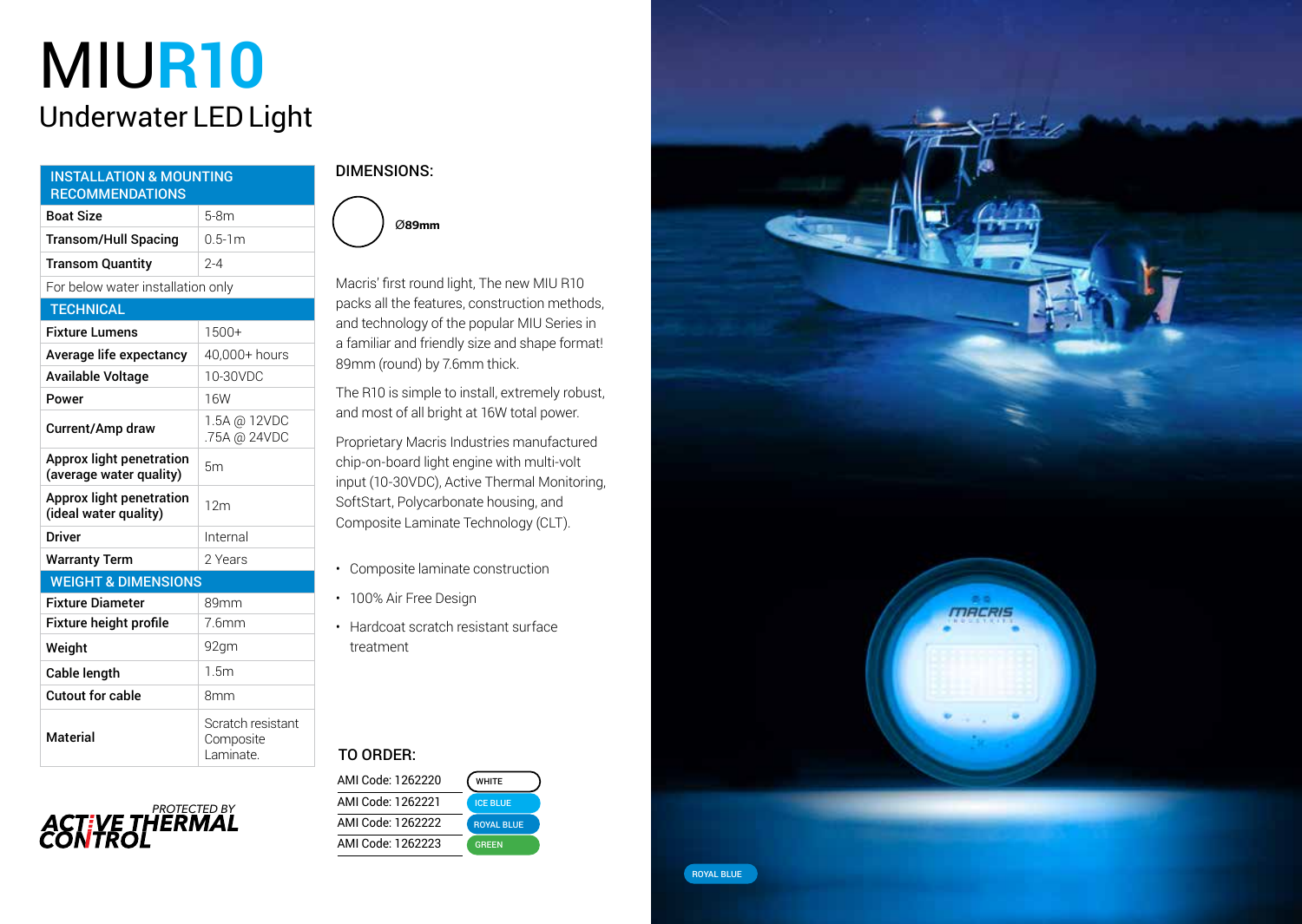## MIU**L10** Underwater LED Light

| <b>INSTALLATION &amp; MOUNTING</b><br><b>RECOMMENDATIONS</b> |            |
|--------------------------------------------------------------|------------|
| <b>Boat Size</b>                                             | $5-8m$     |
| <b>Transom/Hull Spacing</b>                                  | $0.5 - 1m$ |
| <b>Transom Quantity</b><br>$2-4$ pcs                         |            |
| For below water installation only                            |            |

#### **TECHNICAL**

Material

DRIVER DIMENSIONS

Length 110mm Width 55mm Height 28mm

| <b>Fixture Lumens</b>                               | 1750                         |
|-----------------------------------------------------|------------------------------|
| Average life expectancy                             | 40,000+ hours                |
| Available Voltage                                   | 10-30VDC                     |
| Power                                               | <b>16W</b>                   |
| Current/Amp draw                                    | 1.5A @ 12VDC<br>.75A @ 24VDC |
| Approx light penetration<br>(average water quality) | 5 <sub>m</sub>               |
| Approx light penetration<br>(ideal water quality)   | 12 <sub>m</sub>              |
| Driver                                              | External                     |
| <b>Warranty Term</b>                                | 2 Years                      |
| <b>WEIGHT &amp; DIMENSIONS</b>                      |                              |
| <b>Fixture length</b>                               | 203mm                        |
| Fixture width                                       | 53mm                         |
| Fixture height profile                              | 8.9mm                        |
| Weight                                              | $172$ gm                     |
| Cable length                                        | 1.5m                         |
| <b>Cutout for cable</b>                             | 8mm                          |
|                                                     | Scratch resistant            |

Composite Laminate.

#### DIMENSIONS:



A powerful lighting option for small boats up to 8m, the MIU-L10 Underwater LED Light is small in size without compromising on performance. Developed for the small boat market, the MIU-L10 is only 204mm long, and features Macris' ultra thin impact resistant profile.

Ideal for entertaining or fishing, the MIU-L10 is competitively priced and available within Australia and New Zealand exclusively through AMI.

#### TO ORDER:

| AMI Code: 1262040 | <b>WHITE</b>       |
|-------------------|--------------------|
| AMI Code: 1262041 | <b>ICE BLUE</b>    |
| AMI Code: 1262042 | <b>ROYAL BLUE</b>  |
| AMI Code: 1262043 | <b>AQUA</b>        |
| AMI Code: 1262044 | <b>GREEN</b>       |
| AMI Code: 1262045 | <b>WINTERGREEN</b> |
|                   |                    |



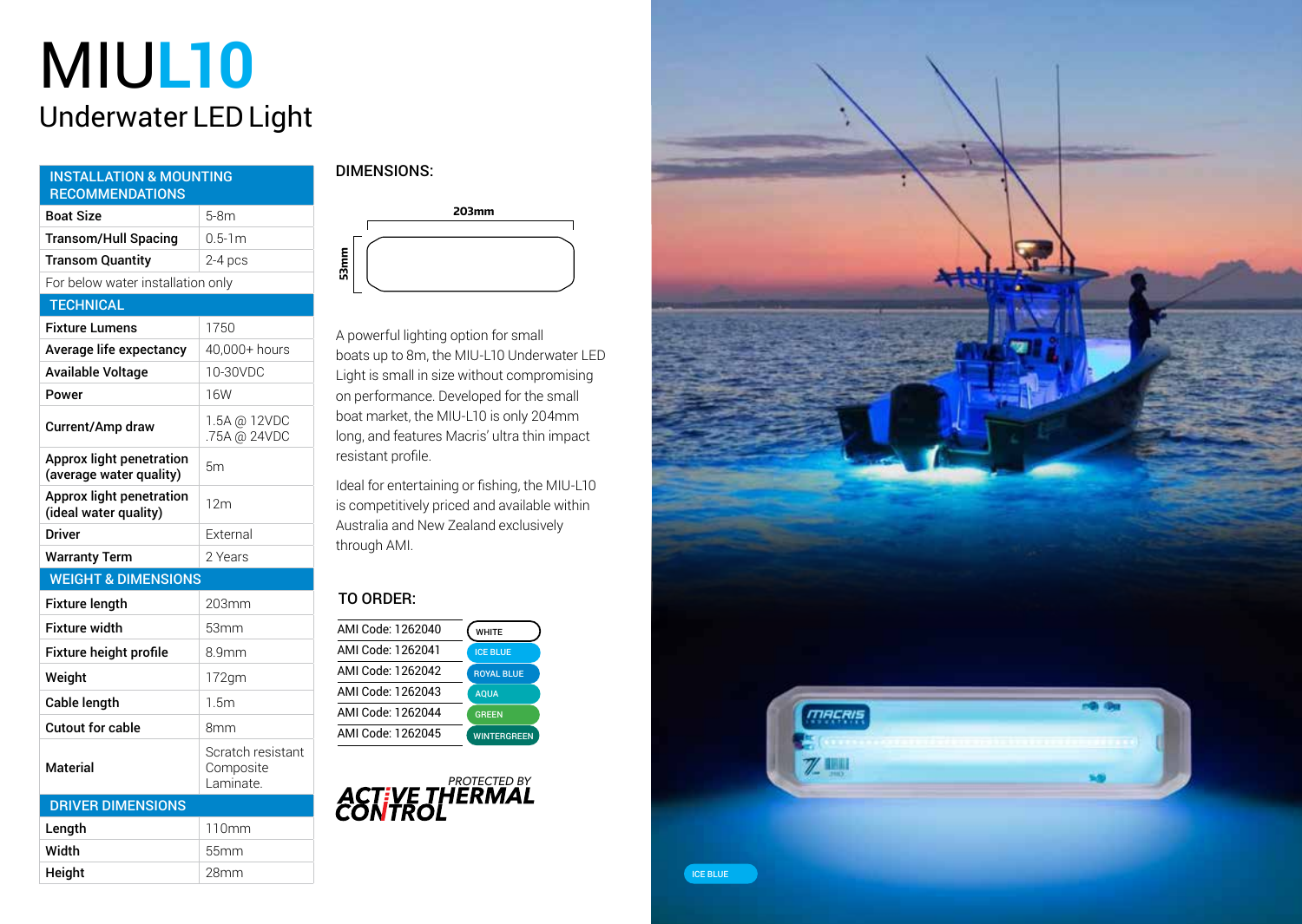## MIU15<sub>V7</sub> MULTIVOLT Underwater LED Light

| <b>INSTALLATION &amp; MOUNTING</b> |  |
|------------------------------------|--|
| <b>RECOMMENDATIONS</b>             |  |

| <b>Boat Size</b>                  | $8-15m$    |
|-----------------------------------|------------|
| <b>Transom/Hull Spacing</b>       | $1 - 1.5m$ |
| <b>Transom Quantity</b>           | $2-6$ pcs  |
| For below water installation only |            |

#### **TECHNICAL**

| <b>Fixture Lumens</b>                               | 3600            |  |
|-----------------------------------------------------|-----------------|--|
| Average life expectancy                             | 40,000+ hours   |  |
| Available Voltage                                   | 10-30V DC       |  |
| Power                                               | 24W             |  |
| Current/Amp draw                                    | 2.0A            |  |
| Approx light penetration<br>(average water quality) | 8m              |  |
| Approx light penetration<br>(ideal water quality)   | 19 <sub>m</sub> |  |
| Driver                                              | Internal        |  |
| <b>Warranty Term</b>                                | 2 Years         |  |
| <b>WEIGHT &amp; DIMENSIONS</b>                      |                 |  |
| <b>Fixture length</b>                               | 210mm           |  |
| <b>Fixture width</b>                                | 83mm            |  |
| Fixture height profile                              | 8.9mm           |  |

Weight 226gm Cable length 1.5m Cutout for cable 8mm

> Scratch resistant Composite Laminate

Material

#### DIMENSIONS:



The 2021 MIU15 V7 is an evolution of the popular 15-size underwater LED. Updates include new, higher thermal performance internals with a single, solid, high conductivity, aluminum core.

Updated shape, with the option of stud-mounting for production builds or more mechanical attachment. New high efficacy OSRAM LEDs now standard.

#### TO ORDER:

| <b>WHITE</b>      |
|-------------------|
| <b>ICE BLUE</b>   |
| <b>ROYAL BLUE</b> |
| <b>AOUA</b>       |
|                   |



Active Thermal Control prevents overheating by controlling the power draw of the lights based on the internal temperature of the light fixture. This will result in dimming of the light until the temperature is reduced.





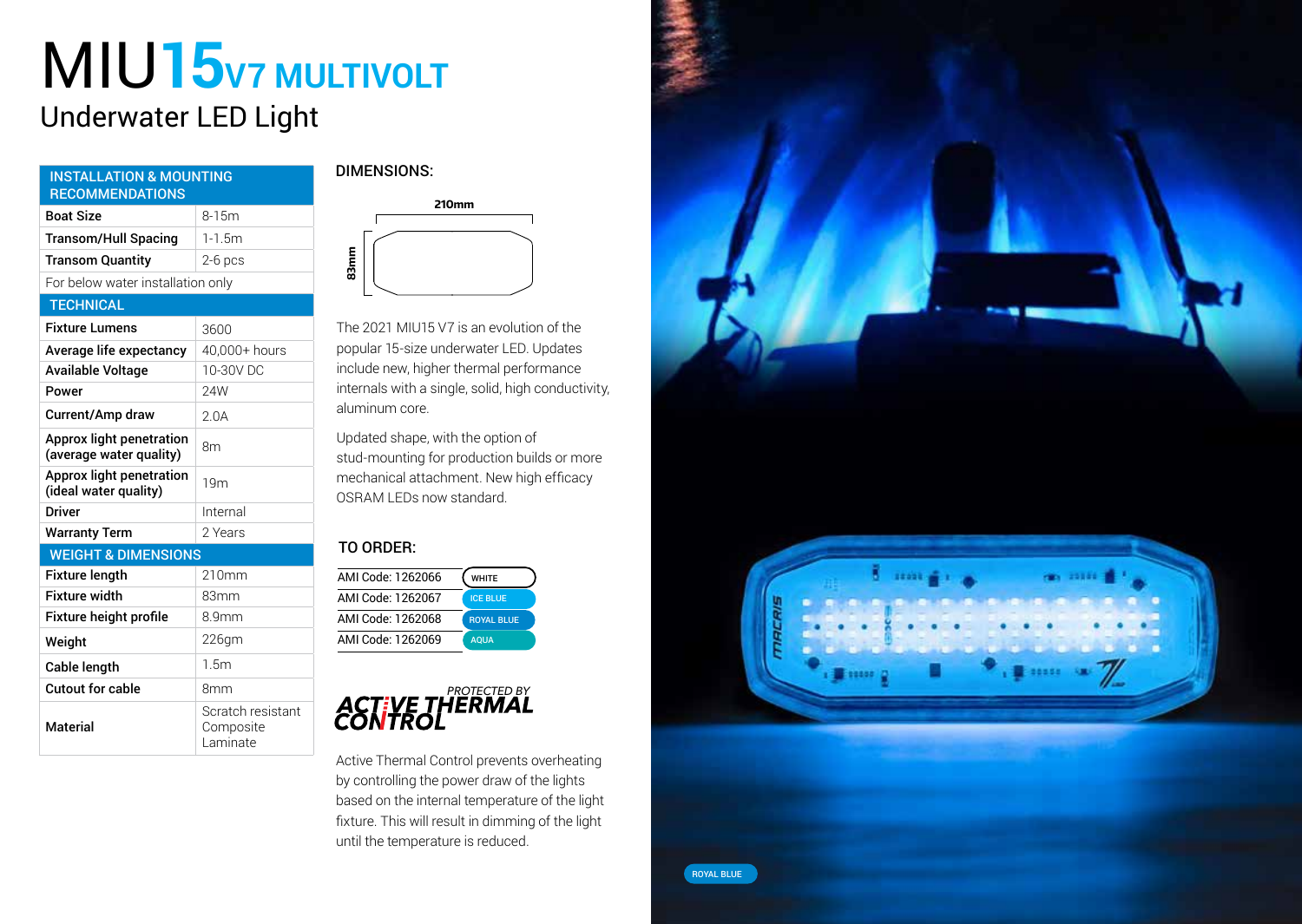## MIU**30V7 MULTIVOLT** Underwater LED Light

| <b>INSTALLATION &amp; MOUNTING</b> |  |
|------------------------------------|--|
| <b>RECOMMENDATIONS</b>             |  |

| <b>Boat Size</b>            | $15m+$     |
|-----------------------------|------------|
| <b>Transom/Hull Spacing</b> | $1 - 1.5m$ |
| <b>Transom Quantity</b>     | $2-6$ pcs  |
|                             |            |

For below water installation only

#### **TECHNICAL**

| Fixture Lumens                                      | 7200                                       |
|-----------------------------------------------------|--------------------------------------------|
| Average life expectancy                             | 40,000+ hours                              |
| Available Voltage                                   | 10-30VDC                                   |
| Power                                               | 48W                                        |
| Current/Amp draw                                    | 4.0A @ 12VDC<br>2.0A @ 24VDC               |
| Approx light penetration<br>(average water quality) | 12 <sub>m</sub>                            |
| Approx light penetration<br>(ideal water quality)   | 27 <sub>m</sub>                            |
| <b>Driver</b>                                       | Internal                                   |
| <b>Warranty Term</b>                                | 2 Years                                    |
| <b>WEIGHT &amp; DIMENSIONS</b>                      |                                            |
| <b>Fixture length</b>                               | 372mm                                      |
| Fixture width                                       | 83mm                                       |
| Fixture height profile                              | 8.9mm                                      |
| Weight                                              | 340gm                                      |
| Cable length                                        | 1.5m                                       |
| <b>Cutout for cable</b>                             | 8mm                                        |
| Material                                            | Scratch resistant<br>Composite<br>Laminate |

#### DIMENSIONS:



The MIU30 was Macris' first size class created and still their go-to lamp for the majority of mid-size installations on vessels 15m and up.

Updated V7 power handling, Macris' proprietary Composite Laminate Technology (CLT), and 100% made in America!

#### TO ORDER:

| AMI Code: 1262250 | <b>WHITE</b>      |
|-------------------|-------------------|
| AMI Code: 1262251 | <b>ICE BLUE</b>   |
| AMI Code: 1262252 | <b>ROYAL BLUE</b> |
| AMI Code: 1262253 | <b>AOUA</b>       |
|                   |                   |



Active Thermal Control prevents overheating by controlling the power draw of the lights based on the internal temperature of the light fixture. This will result in dimming of the light until the temperature is reduced.

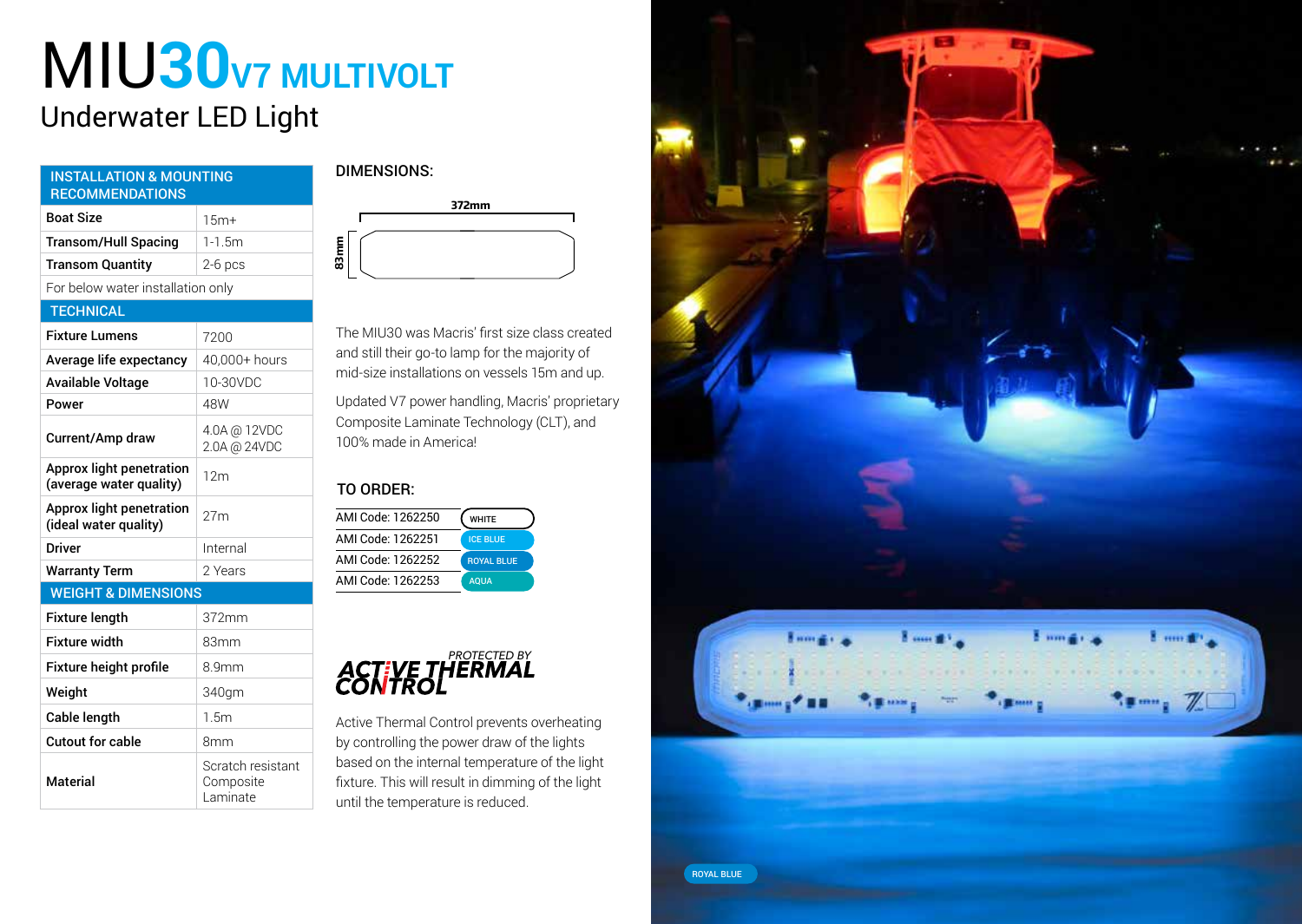## **MIU60v7** Underwater LED Light

| <b>INSTALLATION &amp; MOUNTING</b> |  |
|------------------------------------|--|
| <b>RECOMMENDATIONS</b>             |  |

| <b>Boat Size</b>                  | $20m+$     |
|-----------------------------------|------------|
| <b>Transom/Hull Spacing</b>       | $1 - 1.5m$ |
| <b>Transom Quantity</b>           | $2-6$ pcs  |
| For below water installation only |            |

#### **TECHNICAL**

| <b>Fixture Lumens</b>                               | 8800                           |
|-----------------------------------------------------|--------------------------------|
| Average life expectancy                             | 40,000+ hours                  |
| Available Voltage                                   | 24VDC                          |
| Power                                               | 90W                            |
| Current/Amp draw                                    | 3.75A @ 24V                    |
| Approx light penetration<br>(average water quality) | 12 <sub>m</sub>                |
| Approx light penetration<br>(ideal water quality)   | 30 <sub>m</sub>                |
| <b>Driver</b>                                       | Internal                       |
| <b>Warranty Term</b>                                | 2 Years                        |
| <b>WEIGHT &amp; DIMENSIONS</b>                      |                                |
| Fixture length                                      | 610mm                          |
| Fixture width                                       | 102mm                          |
| <b>Fixture height profile</b>                       | 8.9mm                          |
| Weight                                              | 680gm                          |
| Cable length                                        | 1.5m                           |
| <b>Cutout for cable</b>                             | 8mm                            |
| Material                                            | Scratch resistant<br>Composite |

Laminate

#### DIMENSIONS:



Macris' largest underwater light currently available, the MIU60 V7 packs serious power and size! Create large unbroken swathes of light by choosing the worlds largest underwater light.

24 inches long, 4 inches tall and 0.35 inches thick (610mm by 102mm by 8.9mm) and packing 90W of total power for a very bright, very versatile lamp for larger vessels 20m and up.

#### TO ORDER:

| AMI Code: 1262090 | <b>WHITE</b>       |
|-------------------|--------------------|
| AMI Code: 1262091 | <b>ICE BLUE</b>    |
| AMI Code: 1262092 | <b>ROYAL BLUE</b>  |
| AMI Code: 1262093 | <b>AQUA</b>        |
| AMI Code: 1262094 | <b>GREEN</b>       |
| AMI Code: 1262095 | <b>WINTERGREEN</b> |
|                   |                    |



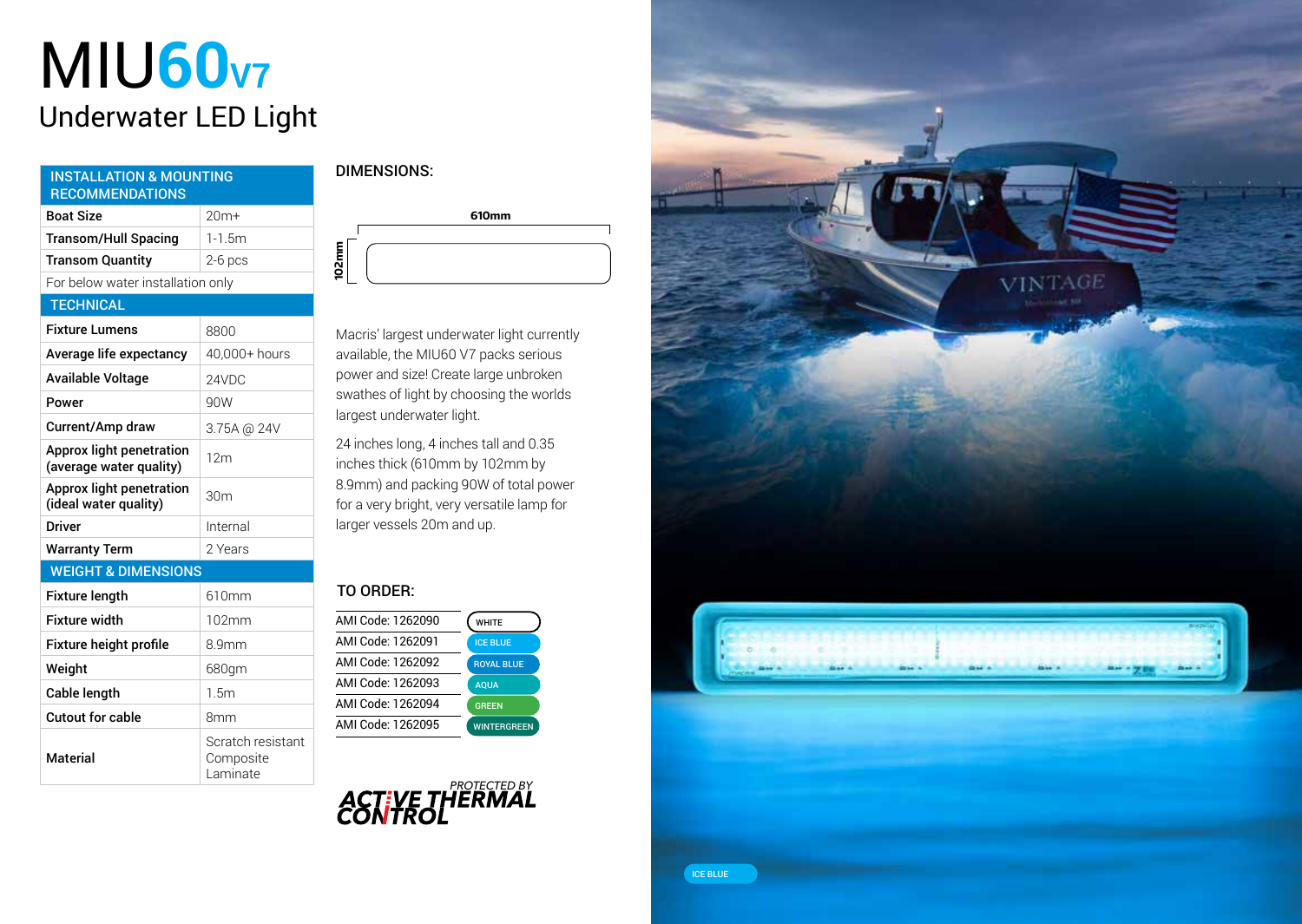# MIU**Chroma**

## Dynamic Colour Change Light

| <b>INSTALLATION &amp; MOUNTING</b> |  |
|------------------------------------|--|
| <b>RECOMMENDATIONS</b>             |  |

| <b>Boat Size</b>            | $8m+$      |
|-----------------------------|------------|
| <b>Transom/Hull Spacing</b> | $1 - 1.5m$ |
| <b>Transom Quantity</b>     | 2+         |
|                             |            |

For below water installation only

#### **TECHNICAL**

| Fixture Lumens                                      | $4000+$         |  |
|-----------------------------------------------------|-----------------|--|
| Average life expectancy                             | 40.000+ hours   |  |
| Available Voltage                                   | 12VDC           |  |
| Power                                               | 32W             |  |
| Current/Amp draw                                    | 2 7 A           |  |
| Approx light penetration<br>(average water quality) | 10 <sub>m</sub> |  |
| Approx light penetration<br>(ideal water quality)   | 20m             |  |
| Driver                                              | Internal        |  |
| <b>Warranty Term</b>                                | 2 Years         |  |
| <b>WEIGHT &amp; DIMENSIONS</b>                      |                 |  |
| <b>Fixture length</b>                               | 260mm           |  |

| Fixture length          | 260mm                                       |  |  |  |
|-------------------------|---------------------------------------------|--|--|--|
| <b>Fixture width</b>    | 95mm                                        |  |  |  |
| Fixture height profile  | 9 <sub>mm</sub>                             |  |  |  |
| Weight                  | 350gm                                       |  |  |  |
| Cable length            | 1.5 <sub>m</sub>                            |  |  |  |
| <b>Cutout for cable</b> | 10mm                                        |  |  |  |
| Material                | Scratch resistant<br>Composite<br>Laminates |  |  |  |



#### DIMENSIONS:



The only fully dynamic, colour changing underwater LED in the world! Wield control over every linear inch of your underwater lighting array by linking MIU Chroma units to create unbroken, fluid, and sweeping dynamic effects.

Proprietary Dynamic Pixel Control (DPC) is tied directly to Chroma Control units and wirelessly connected to smartphones, tablets, laptops, and other WiFi or Bluetooth enabled devices.

Truly a groundbreaking advancement for underwater lighting and can be integrated with external triggers, music, and environmental sensors for incredible effects. 260mm long, 95mm wide, and a slim-line 9mm thickness.

Available in one size rated at 30W per colour channel. Chroma Control required to integrate and control all units, 12V input is standard.

#### **TO ORDER:**

| AMI Code: 1262100 | MIU Chroma     |
|-------------------|----------------|
| AMI Code: 1262105 | Chroma Control |

**\***Chroma Control required to integrate and control all units.



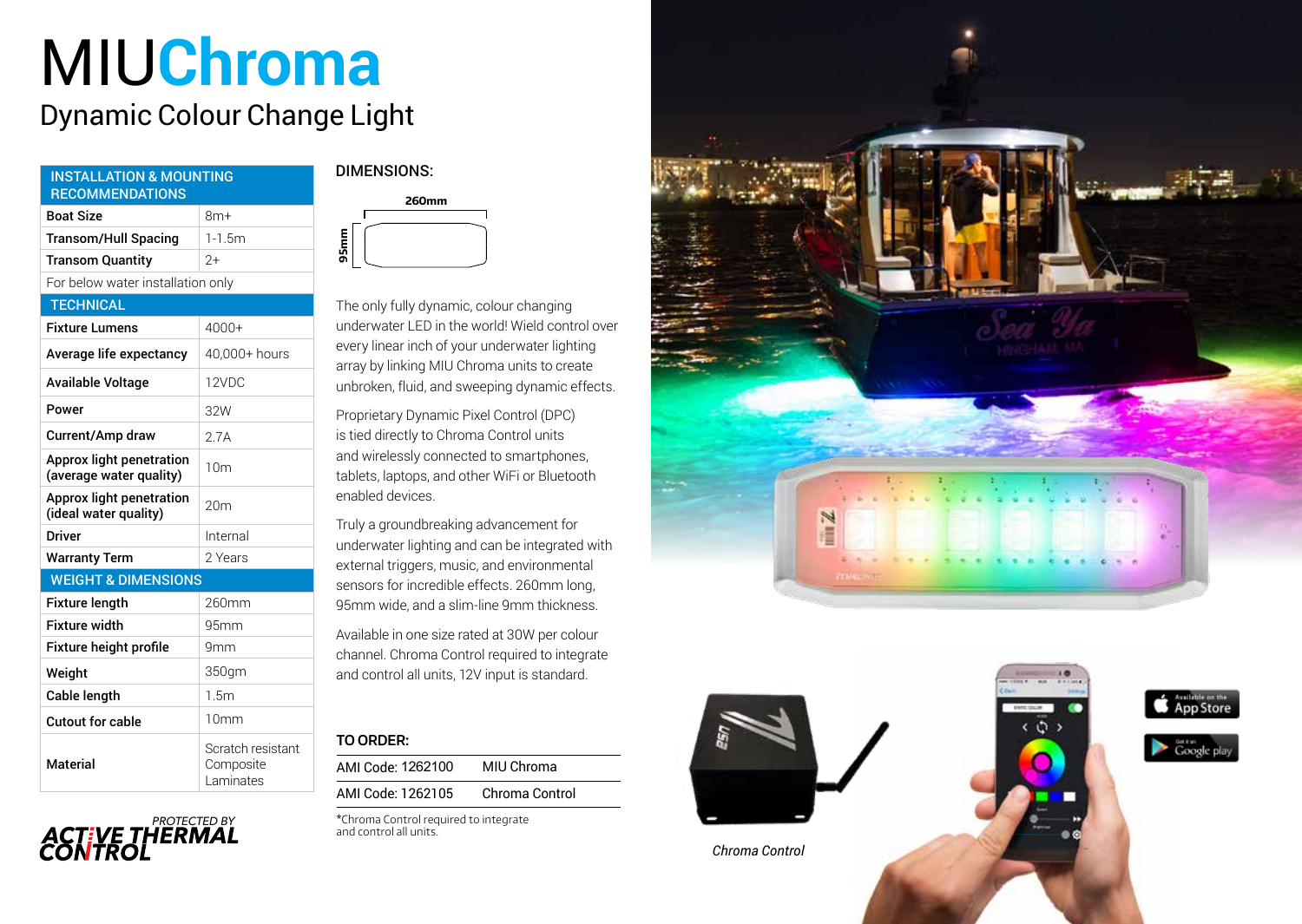## Chroma**Strip** Dynamic Colour Change Light

| <b>WEIGHT &amp; DIMENSIONS</b> |                                                                                                                                                           |  |  |  |  |
|--------------------------------|-----------------------------------------------------------------------------------------------------------------------------------------------------------|--|--|--|--|
| <b>Fixture length</b>          | 520mm                                                                                                                                                     |  |  |  |  |
| <b>Fixture width</b>           | 18 <sub>mm</sub>                                                                                                                                          |  |  |  |  |
| Fixture height profile         | 7mm                                                                                                                                                       |  |  |  |  |
| Material                       | Anodized<br>aluminum<br>channels with UV-<br>resistant polymer<br>Rigid light strip.<br>Fully potted for<br>extreme water<br>resistance and<br>durability |  |  |  |  |





Compatible with popular Chroma Dynamic Pixel Control color-change system, Chroma Strips are designed for the harshest environments.

Perfect for under gunwale, hard tops, anywhere where colour and motion are desired. 12V DC input with 3 foot long input and output leads.

Fully potted for extreme water resistance and durability. No condensation issues, no vibration issues, just mount and go! Amazing effects are just a few taps away.

Must be used with Chroma Control Bluetooth controller. Can sync with MIU Chroma underwater lights for the ultimate effect.

#### **TO ORDER:**

| Chroma Strip 4 pack<br>(includes controller) |
|----------------------------------------------|
| Chroma Strip (single)                        |
|                                              |

**\***Chroma Control required to integrate and control all units.



*Chroma Control*



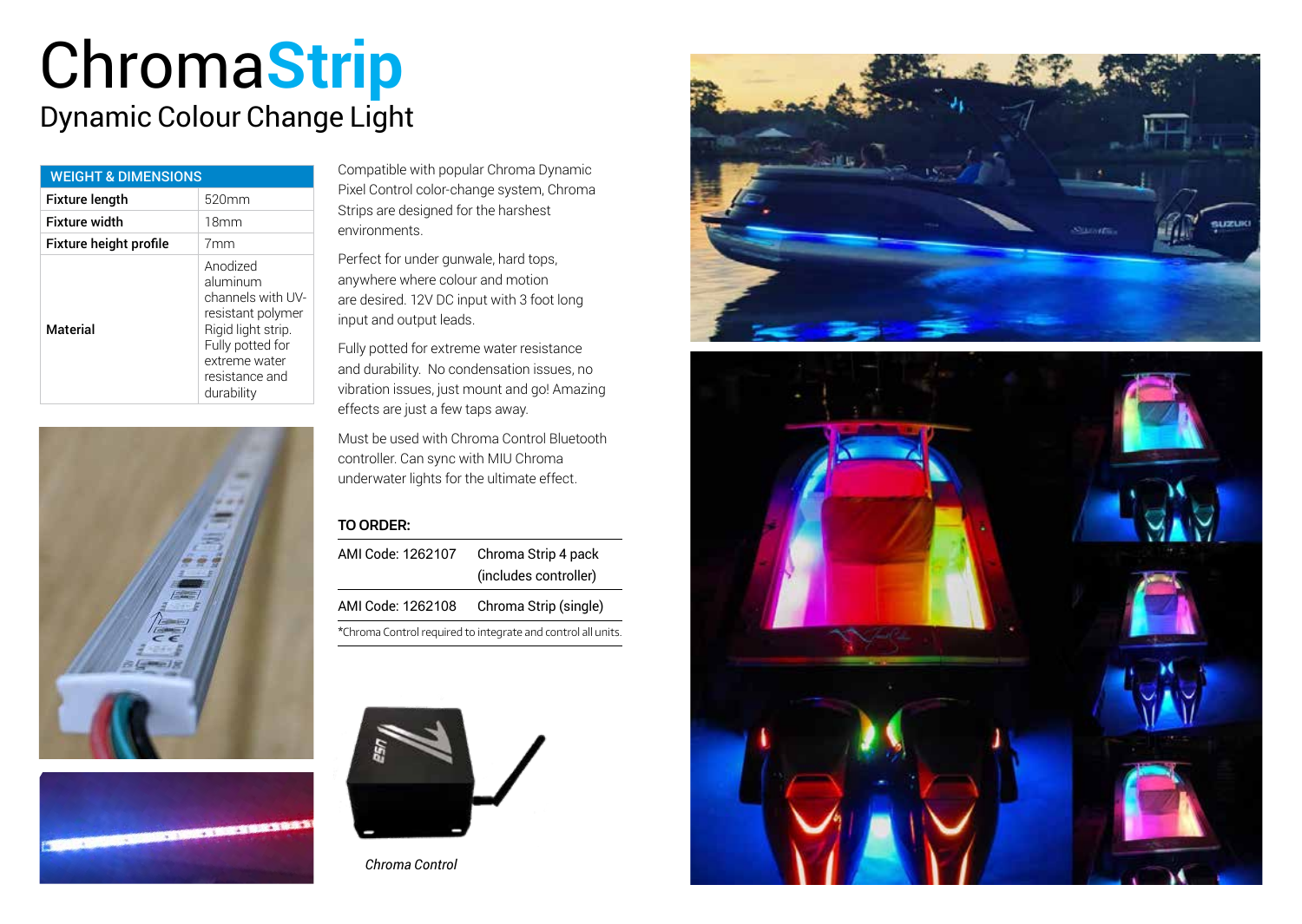## Alpha**6** LED Lightbar

| <b>SPECIFICATIONS</b>    |                                                                                      |  |  |  |
|--------------------------|--------------------------------------------------------------------------------------|--|--|--|
| <b>Base Material</b>     | Hardcoat Aluminum                                                                    |  |  |  |
| Lens Material            | Surface Hardened<br>Polycarbonate                                                    |  |  |  |
| Waterproof               | IP68 (Fully<br>Waterproof)                                                           |  |  |  |
| Voltage                  | 12V DC Nominal                                                                       |  |  |  |
| Power                    | 14W per 6.5" section<br>(14W for 7" base<br>model + 14W for<br>each additional 6.5") |  |  |  |
| Output                   | 1300 Lumens per<br>6" section                                                        |  |  |  |
| <b>Warranty Term</b>     | 2 Year                                                                               |  |  |  |
| <b>Country of Origin</b> | USA                                                                                  |  |  |  |
| Fixture length           | Starting at 197mm                                                                    |  |  |  |
| Fixture height profile   | 58mm                                                                                 |  |  |  |

Slim and trim, a departure from the big bulky and generic LED Lightbars currently available.

ALPHA features Macris proprietary Panoramic Spot Optics, which focus light in the vertical plane while allowing broad beam spread in the horizontal panorama.

Available in standard 6" compact size, with custom order lengths up to 50".



#### COOL WHITE



#### DIMENSIONS:

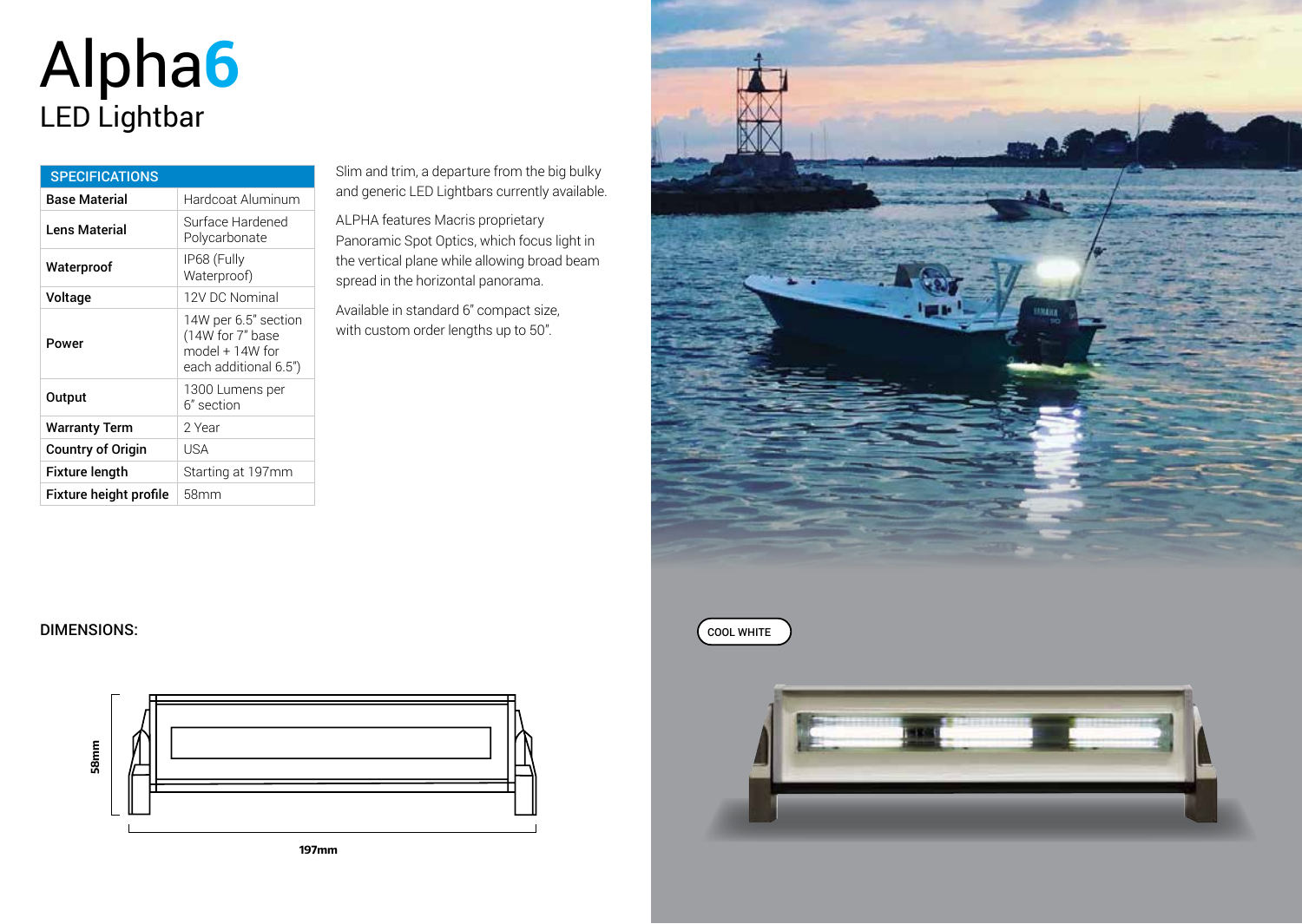## IS**Series** Waterproof LED Utility Light

| <b>SPECIFICATIONS</b>                                                |                                        |                                              |                                                   |                                                                                      |                                      |                                                                                             |  |  |
|----------------------------------------------------------------------|----------------------------------------|----------------------------------------------|---------------------------------------------------|--------------------------------------------------------------------------------------|--------------------------------------|---------------------------------------------------------------------------------------------|--|--|
| Model                                                                | IS <sub>3</sub>                        | <b>IS15</b>                                  | <b>IS30</b>                                       | <b>IS60</b>                                                                          |                                      | <b>IS120</b>                                                                                |  |  |
| Voltage                                                              | 12 V DC                                | 12 V DC                                      | 12 or 24 V DC                                     |                                                                                      | 10-30 V DC                           | 10-30 V DC                                                                                  |  |  |
| Power                                                                | 1.75W                                  | 8.5W                                         | <b>18W</b>                                        | 34W                                                                                  |                                      | 64W                                                                                         |  |  |
| Fixture<br>Lumens                                                    | $150+$                                 | $800+$                                       | $1700+$                                           | $3200+$                                                                              |                                      | $3200+$                                                                                     |  |  |
| <b>Dimensions</b>                                                    | 50.8mm<br>diameter,<br>5.9mm high      | 203.2mm<br>long,<br>79mm wide,<br>5.9mm high | 355.6mm<br>long,<br>79.3mm<br>wide,<br>5.9mm high | 603.2mm long,<br>182.5mm wide.<br>13.9mm high.                                       |                                      | 1120.7mm<br>long, 182.5mm<br>wide.<br>13.9mm high                                           |  |  |
| Housing                                                              | Impact<br>& UV<br>resistant<br>acrylic | Impact<br>& UV<br>resistant<br>acrylic       | Impact<br>& UV<br>resistant<br>acrylic            | Impact & UV<br>resistant acrylic,<br>anodized 6063<br>aluminum (IS60,<br>IS120 only) |                                      | Impact<br>& UV resistant<br>acrylic,<br>anodized 6063<br>aluminum<br>(IS60, IS120)<br>only) |  |  |
| Lens Material: PMMA (acrylic). Average life expectancy 50,000+ hours |                                        |                                              |                                                   |                                                                                      |                                      |                                                                                             |  |  |
| Featuring vibration proof, ignition-protected design.                |                                        |                                              |                                                   |                                                                                      |                                      |                                                                                             |  |  |
| Beam Angle: 120°<br>IP Rating: IP68                                  |                                        |                                              | Colour: Available in<br>Cool White                |                                                                                      | Install location: Surface<br>(Flush) |                                                                                             |  |  |

The IS Utility range, a product line designed to be extremely scalable and conforms to a variety of application settings. From surface mounting to drop lighting, the IS Series does it all.

#### An excellent choice for:

- Utility & maintenance rooms Engine compartments
	-

- 
- Generator spaces Bilge areas & holds









IS3









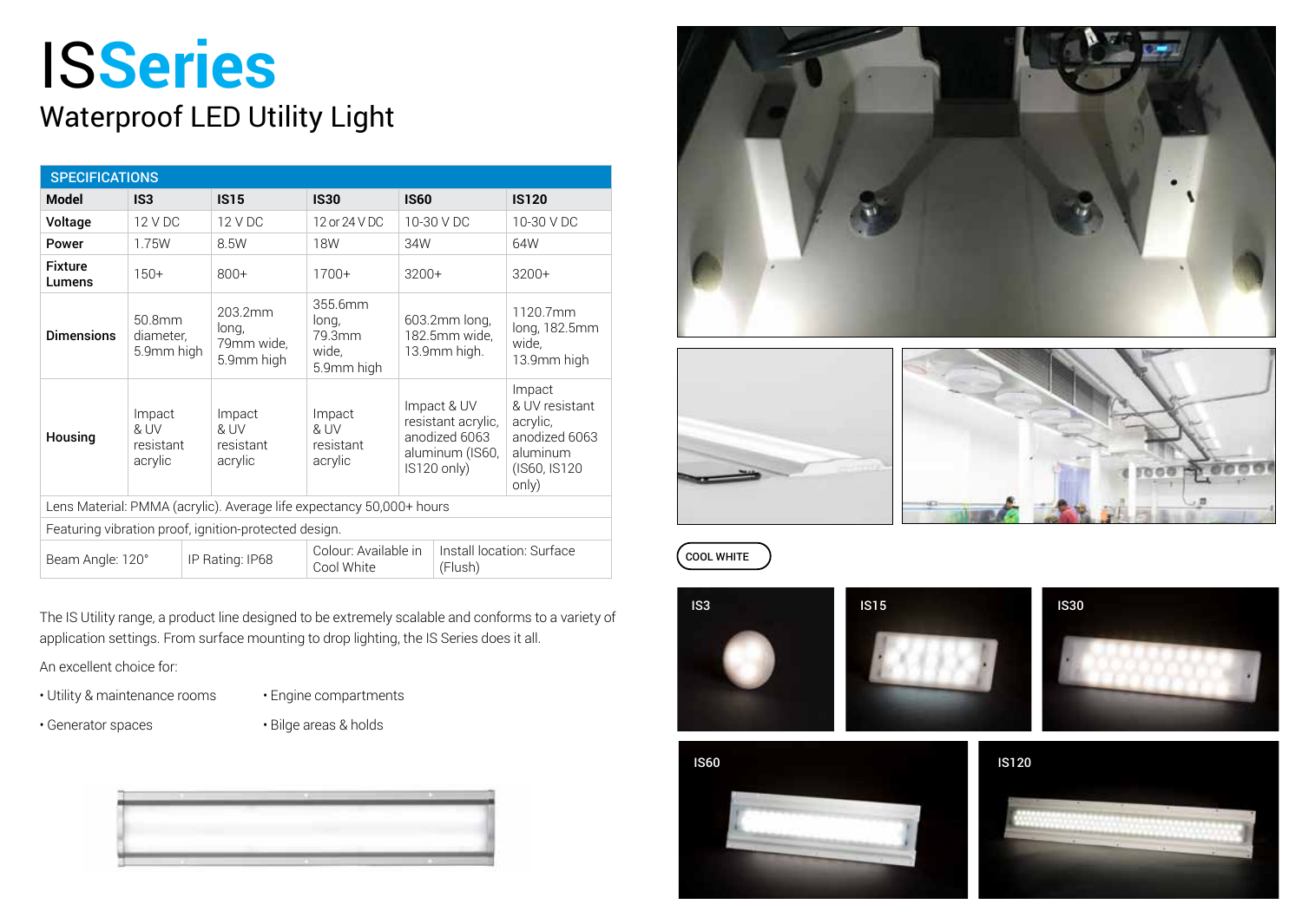